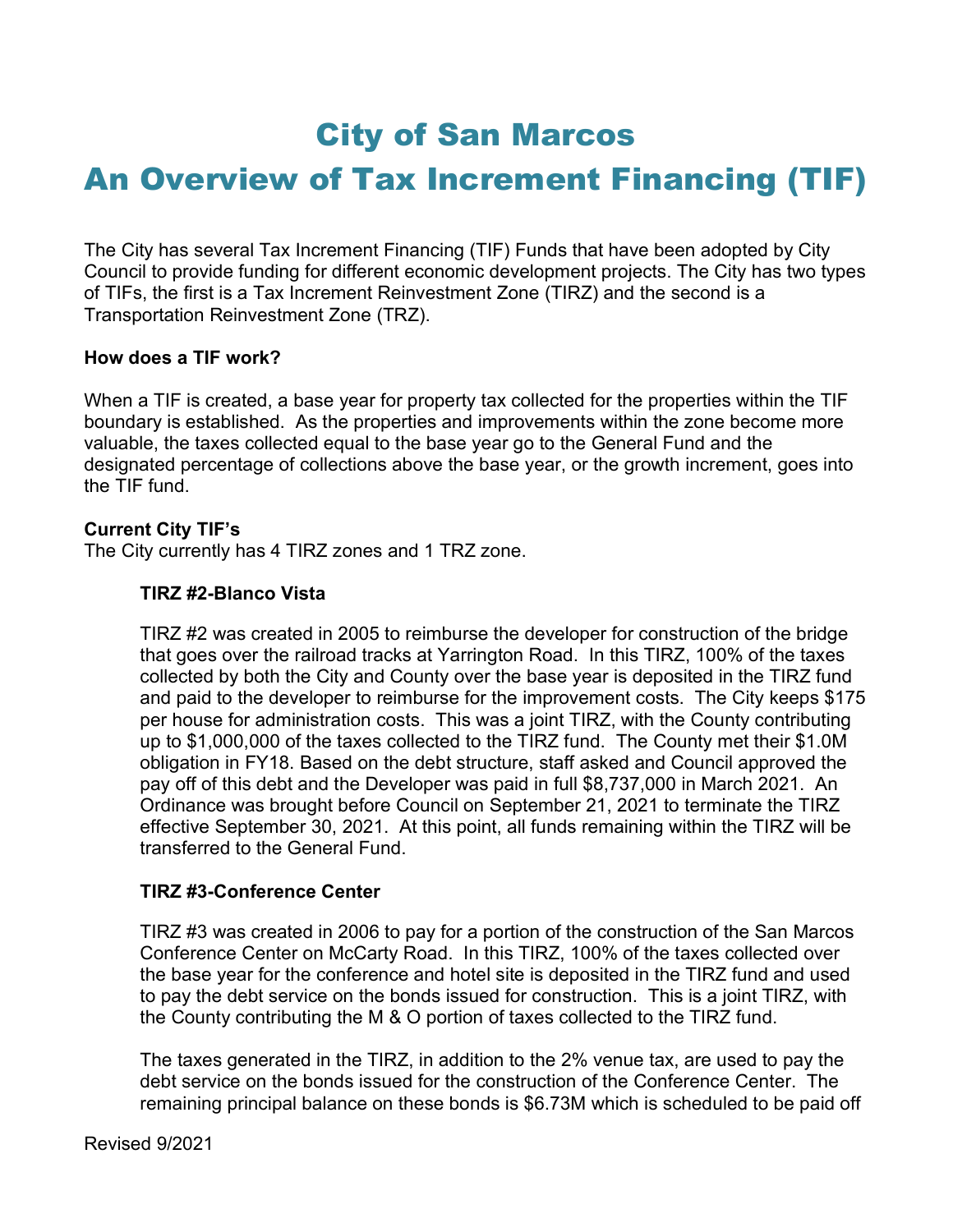#### in 2032.

## TIRZ #4-Kissing Tree

TIRZ #4 was created in 2011 to pay for water/wastewater, drainage, and road infrastructure in the Kissing Tree housing development. In this TIRZ, 40% of the taxes collected over the base year is deposited in the TIRZ fund and is paid to the developer to reimburse for the infrastructure costs. This is a joint TIRZ, with the County contributing 40% of taxes collected to the TIRZ fund. The City's maximum liability for this TIRZ is \$30M. Development of the site started later than anticipated but is expected to be complete by approximately 2030. Full repayment of the TIRZ is anticipated by 2032.

### TIRZ #5-Downtown

TIRZ #5 was created in 2011 to pay for re-development of the former Justice Center and link the area to downtown. The TIRZ boundaries follow the area that was previously designated as the Downtown SmartCode District which encompasses 244 acres in the downtown bounded by Texas State University on the west, CM Allen on the north, IH-35 on the east, and primarily commercial areas on the south. This project did not move forward and the building was ultimately redeveloped by a private party. Minimal funds have been distributed out of the TIRZ fund which currently has a balance of \$1.8M as of September 30, 2021. The TIRZ board (made up of 2 representatives from both the City and County and a  $5<sup>th</sup>$  person mutually agreed on by both entities) approved the latest project and financing plan in March 2021. In this TIRZ plan, 70% of the taxes collected over the base year is deposited in the TIRZ fund. This is a joint TIRZ, with the County contributing 70% of taxes collected to the TIRZ fund as well. For FY2021 and FY2022, the TIRZ board approved a reduced contribution to the TIRZ fund of 25%. This TIRZ was initially adopted for a five year term. After the first five year term, it was extended for another 5 year term by mutual agreement of the City and County and currently is approved through December 2027.

### TRZ #1-Loop 110

TRZ #1 was created in 2013 to pay for the City's portion of the construction of the Loop 110 which will go from McCarty Road to Yarrington on the east side of town. This TRZ zone covers the east side of the City bounded by IH-35 on the west, and the City limits on the north, east and south of the City with the exception of properties already in another TIF zone and the outlet malls. In this TRZ, 50% of the taxes collected over the base year is remitted to the County to reimburse TxDOT for certain funds loaned for construction of the project. The obligation to the City is approximately half of the construction funds to be reimbursed to TXDOT, which TXDOT is loaning to the City and the County interest free. Since the formation of the TRZ, the growth rate has exceeded the projections, the City increased the tax rate, and the costs for the project have increased. The County is currently updating the calculation and the timeframe for meeting the obligation may vary as a result.